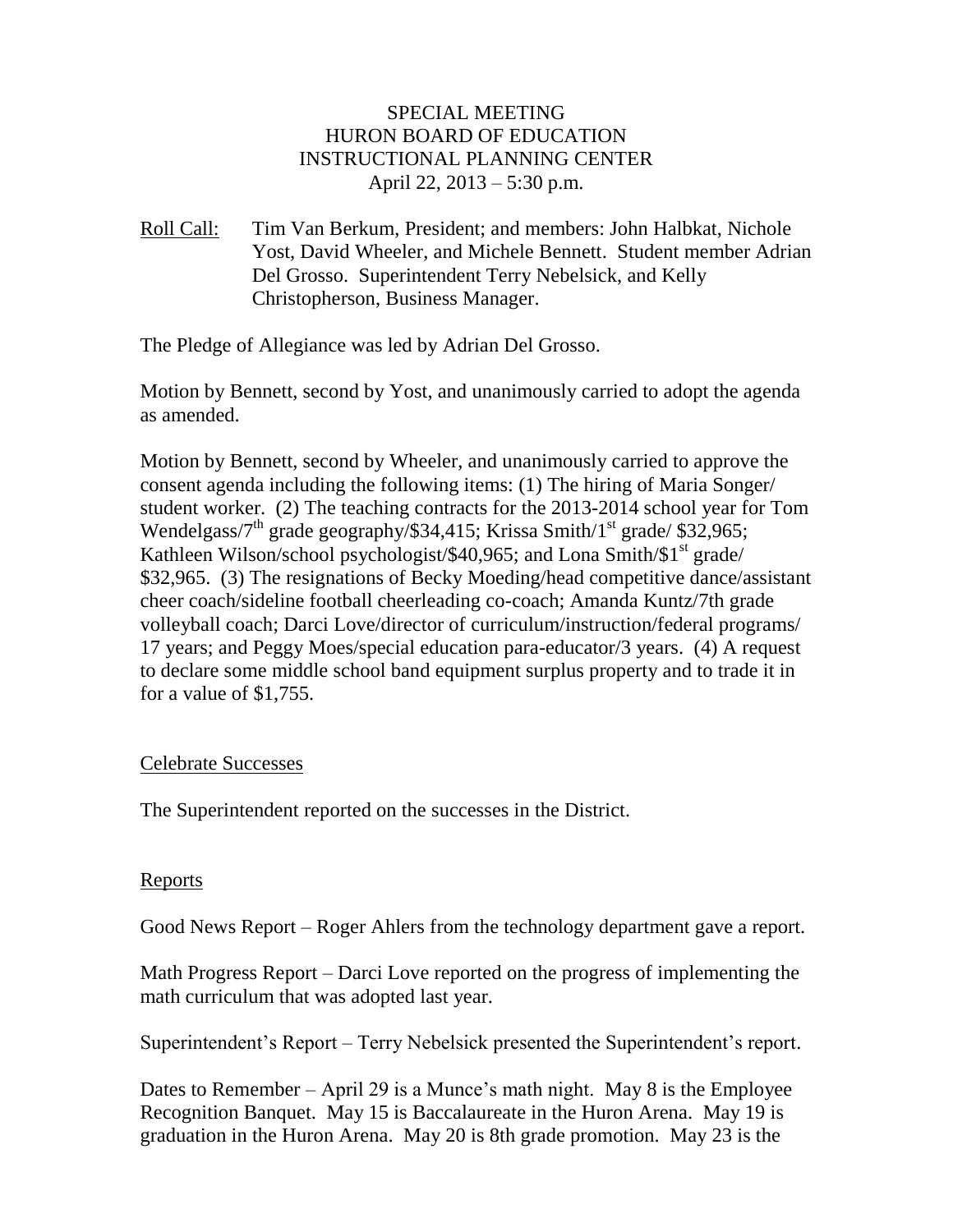last day of school for students. May 24 is teacher checkout day. May 27 is Memorial Day.

# Old Business

Motion by Halbkat, second by Yost, and unanimously carried to approve the canvass of the school board election and school bond election with Sherman Gose and Garret Bischoff being elected to 3-year terms beginning July 1, 2013. The general obligation bond election for \$22.165 million was approved with 71.37% of the votes cast in favor.

## New Business

Motion by Yost, second by Bennett, and unanimously carried to approve the teaching contract for 2013-2014 for Kari Pederson/high school special education/\$32,965.

Motion by Halbkat, second by Wheeler, and to approve a contract completion time extension request for the Madison school addition due to the weather. The Board discussed the request, the weather, the \$10,000 bonus for completing the project by August 2, and the liquidated damages of \$1000 per day for not completing the project on time. The Board decided to not approve any contract changes at this time and to monitor the progress of the project. The motion failed unanimously.

Motion by Wheeler, second by Yost, and unanimously carried to approve the resolution authorizing the execution, terms, issuance and payment of general obligation bonds, series 2013 in the aggregate principal amount of not to exceed twenty-two million on hundred sixty-five thousand and no/100 dollars (\$22,165,000) of the Huron School District 2-2 of Beadle County, South Dakota.

Motion by Wheeler, second by Halbkat, and unanimously carried to direct the school board's attorney to take the following actions in response to the Hearing Examiner's order for the Huron School District to make public its sealed agreement with former Superintendent Ross Opsal. 1) To appeal to Circuit Court the Office of Hearing Examiner's Order regarding the open records request from the Mitchell Daily Republic; 2) To use his best efforts to obtain a new agreement from Mr. Opsal to release to the public the agreement that is the subject of the Order; and 3)If such an agreement is obtained, to immediately dismiss the appeal and release the prior agreement to the public.

## Community Input

None.